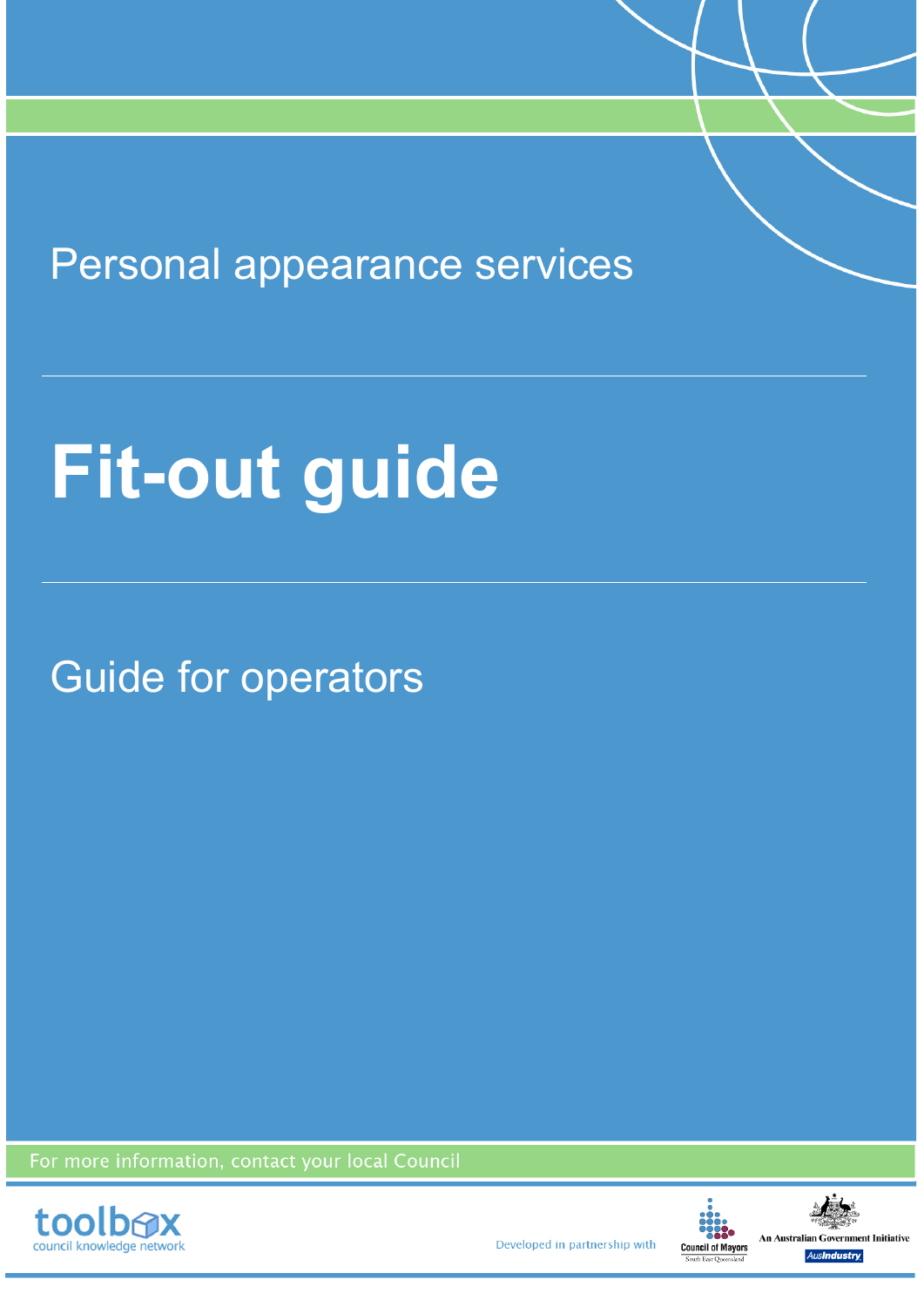# **Table of Contents**

#### Section

#### Page

| 1.              |  |
|-----------------|--|
| 2.              |  |
| 3.              |  |
| 4.              |  |
| 5.              |  |
| 6.              |  |
| 7.              |  |
| 8.              |  |
| 9.              |  |
| 10 <sub>1</sub> |  |
| 11 <sub>1</sub> |  |
| 12.             |  |
| 13.             |  |
| 14.             |  |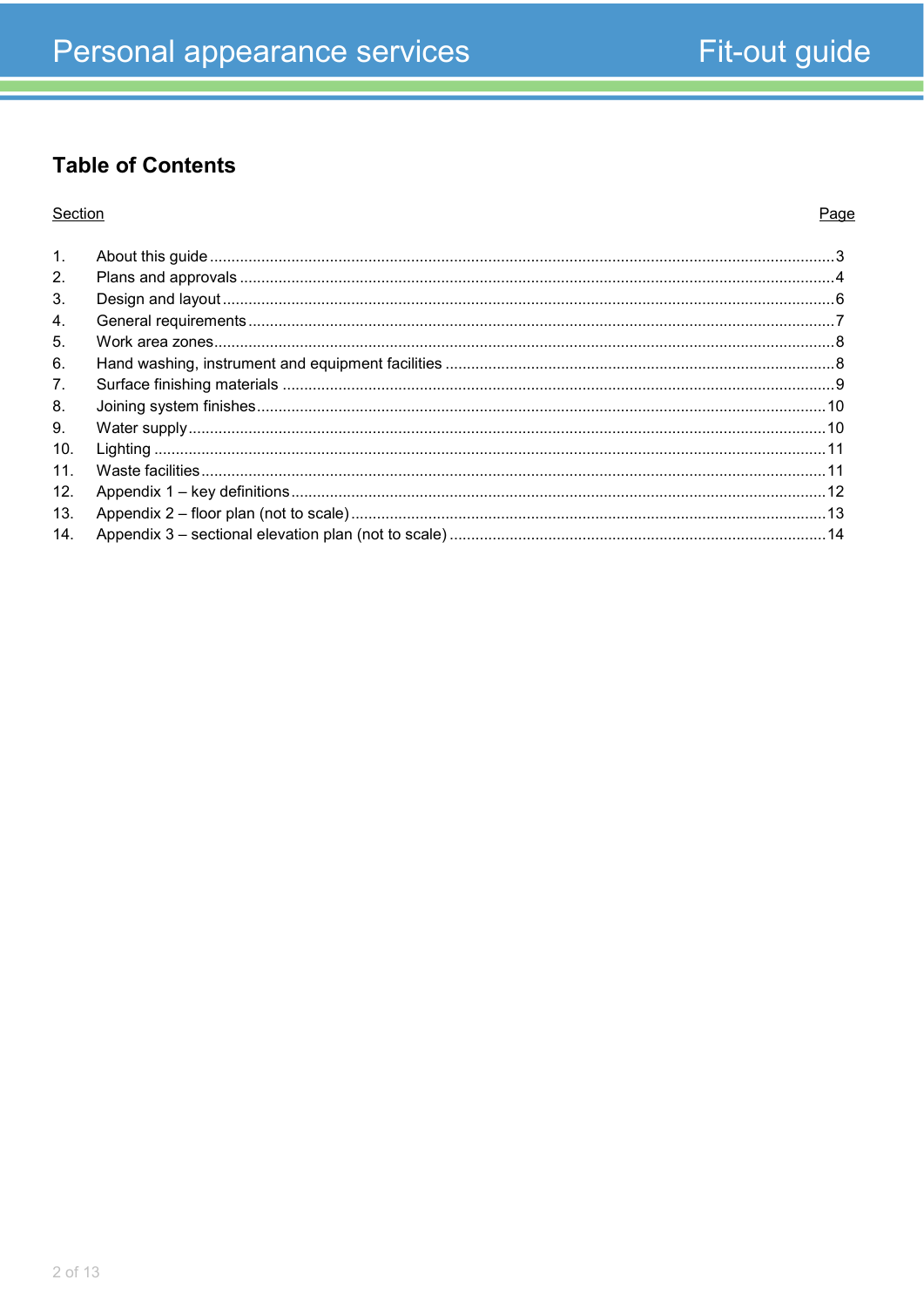# **1. About this guide**

This guide is for businesses involved in the design, construction and fit-out of premises undertaking personal appearance services (PAS). It provides guidance to operators, architects, designers, builders, equipment manufacturers and other professionals associated with the design and construction of premises providing PAS.

The set-up and operation of a premises, undertaking personal appearance services, must comply with Section 36 of the *Public Health (Infection Control for Personal Appearance Services) Act 2003* and the Queensland Development Code - Mandatory Part - MP 5.2 – Higher Risk Personal Appearance Services. Knowledge and understanding of these performance criteria are necessary to adequately design and construct a premises conducting PAS.

- *Public Health (Infection Control for Personal Appearance Services) Act 2003* can be found at <https://www.legislation.qld.gov.au/LEGISLTN/CURRENT/P/PubHelCPA03.pdf>
- Queensland Development Code can be found at [http://www.hpw.qld.gov.au/construction/BuildingPlumbing/Building/BuildingLawsCodes/QueenslandDevelopmentC](http://www.hpw.qld.gov.au/construction/BuildingPlumbing/Building/BuildingLawsCodes/QueenslandDevelopmentCode/Pages/QueenslandDevelopmentCodeCurrentParts.aspx) [ode/Pages/QueenslandDevelopmentCodeCurrentParts.aspx](http://www.hpw.qld.gov.au/construction/BuildingPlumbing/Building/BuildingLawsCodes/QueenslandDevelopmentCode/Pages/QueenslandDevelopmentCodeCurrentParts.aspx)

This guide aims to provide operators with minimum requirement options that are safe and minimise infection risks. It is to be read in conjunction with an application package and guide for the licensing of personal appearance services, the *Public Health (Infection Control for Personal Appearance Services) Act 2003* and the Queensland Development Code.

Safe conduct of PAS begins at the earliest planning stages. The correct fit-out will assist you in providing premises that are easy to clean and maintain, and facilitate good hygiene practices.

#### **Who needs to read this guide**

This guide will be useful if you are designing a premises for tattooing body piercing, beauty therapy or hairdressing or any other premises providing a service that involves skin penetration that is provided as part of a business transaction. The guide aims to ensure that premises undertaking PAS:

- are easy to clean and maintain
- minimise infection risks
- have sufficient space, facilities and suitable equipment to conduct safe services
- are provided with services such as potable water and effective waste disposal for PAS
- provide facilities for staff to maintain standards of personal hygiene and equipment cleanliness that will prevent staff and customers from risks of infection.

#### **How to use this guide**

This guide is based on two concepts:

1. Performance Criteria

The performance criteria set by the Queensland Development Code - Mandatory Part - MP 5.2 – Higher Risk Personal Appearance Services are listed at the beginning of each section of this guide.

2. Acceptable Solutions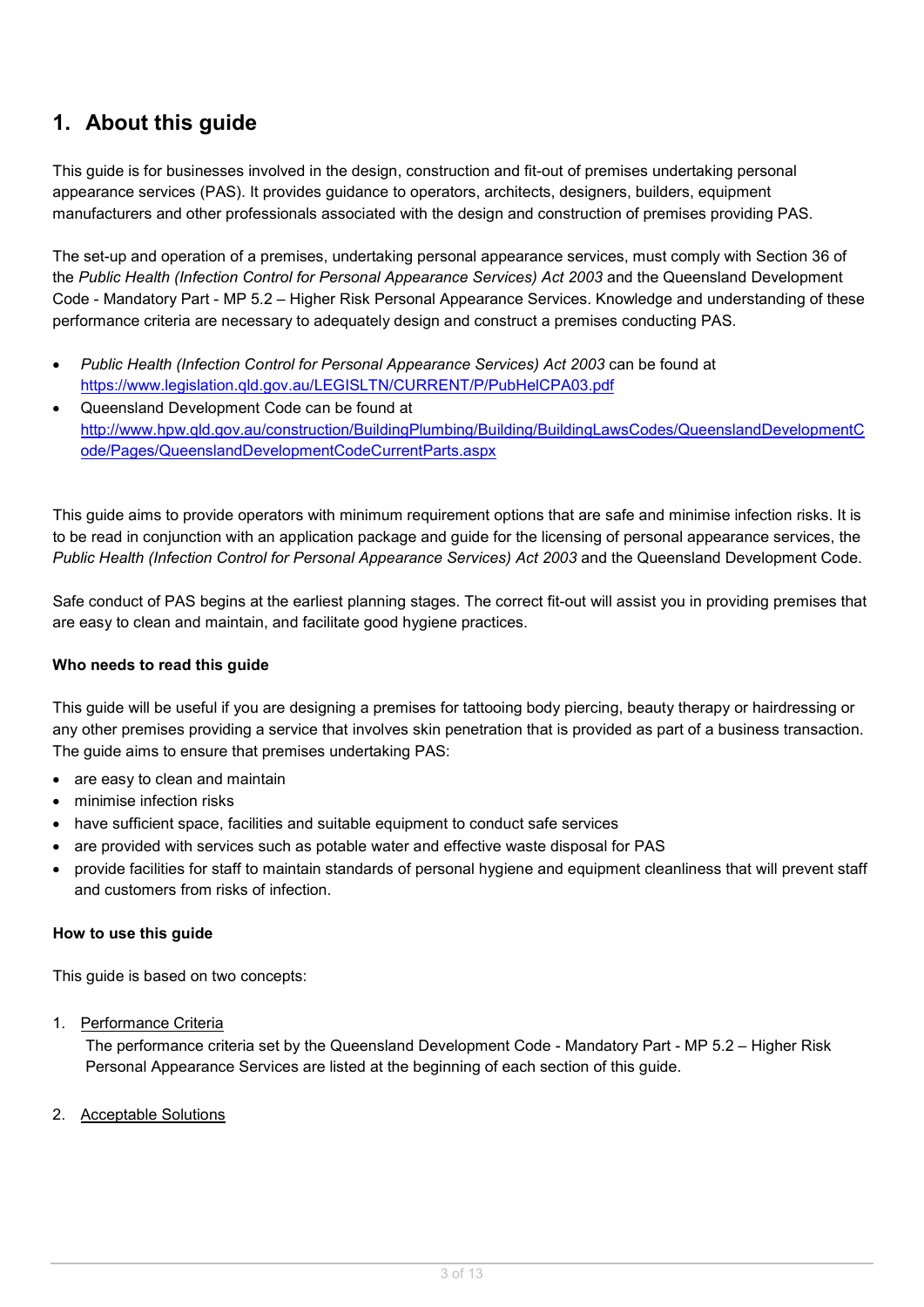Acceptable solutions are solutions which are deemed to satisfy the performance criteria. A number of acceptable solutions are identified and listed for each performance criteria. Operators may need to use some or all solutions depending on the nature of the operation of the premises providing PAS. Alternatively, you may be able to achieve an outcome using a solution or method not listed in this guide. It is the applicant's responsibility to demonstrate to Council that any alternative methods of complying to the acceptable solutions still meets the requirements of the Queensland Development Code - Mandatory Part - MP 5.2 – Higher Risk Personal Appearance Services. Before implementing alternatives, seek advice from Council.

# **2. Plans and approvals**

When designing, building or fitting-out a new premises or making changes to an existing premises providing PAS, obtaining plans will be your first step. These plans allow Council to assess the proposed premises before building commences. This saves architects, developers, business owners and/or operators time and money. Before building or renovation starts, copies of all plans drawn-to-scale must be lodged with Council.

#### **General information required**

You will need to provide the following information when you submit your plans:

- Name, address and contact details of architect, draftsperson, or shopfitter
- Drawing scale and date when plans are drafted
- Name of business operator
- Address of the premises/real property description (ie lot and registered plan number)
- Proposed name of the business
- A document providing a brief overview of the types of activities and processes intended to be conducted on the premises.

#### **Types of plans required**

You must submit copies of the following types of plans for your premises. Your architect, draftsperson, or shopfitter must be able to assist you with providing these.

- Site plan including car parking, rubbish area, adjacent land uses and toilet to a suitable scale (eg 1:100)
- Floor plan to a suitable scale (eg 1:50)
- Sectional elevation plans to a suitable scale (eg 1:50)
- Hydraulic plans (plumbing details) to a suitable scale (eg 1:50)

#### **Design approval checklist**

The following approvals must be considered before starting construction of your business.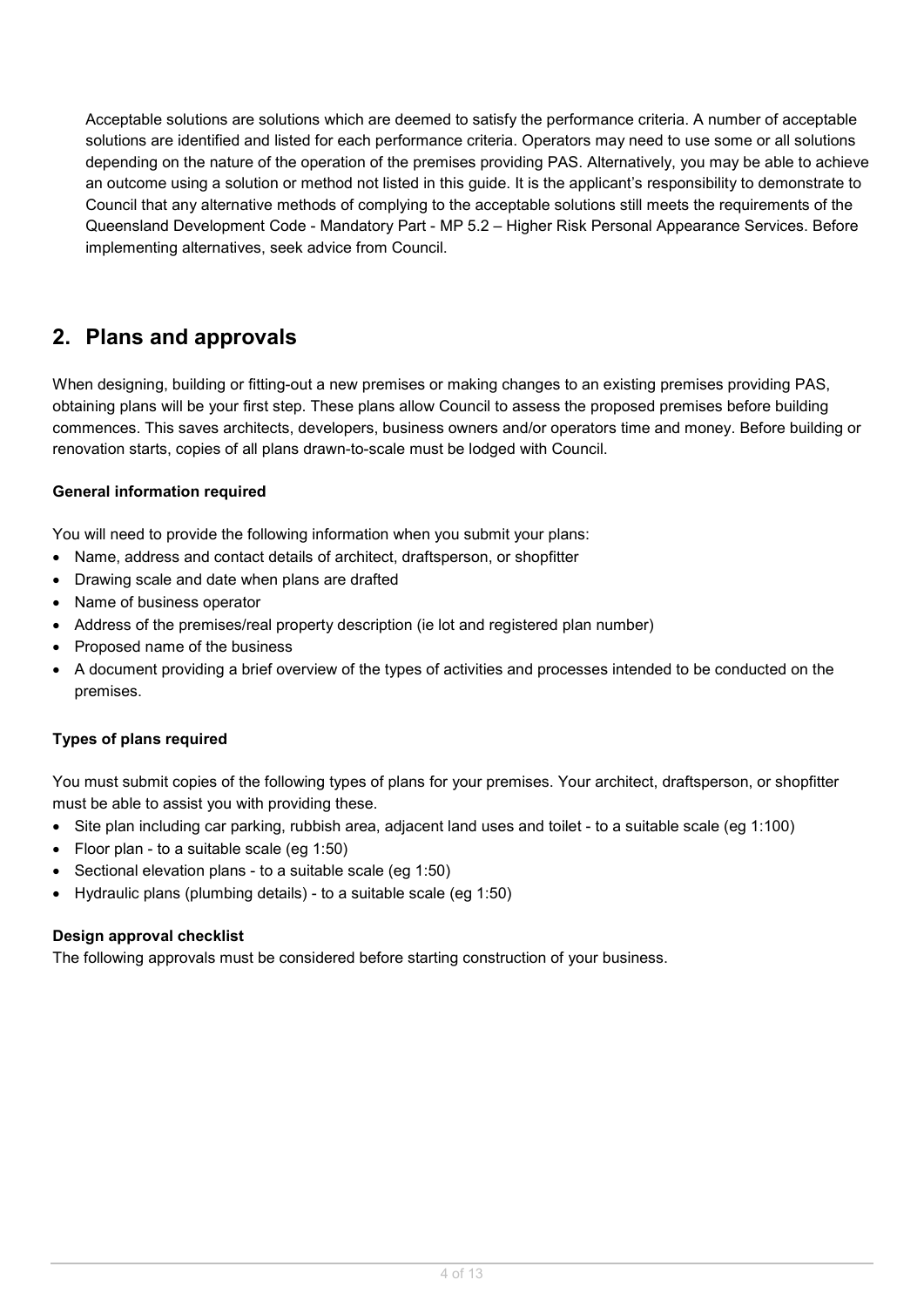- Development assessment check that your proposed business can operate from the site you are considering under the Council's Planning Scheme
- Building building approval is required from a private certifier or building officer in Council
- $\Box$  Plumbing plumbing approval is needed from Council's plumbing section
- $\Box$  Trade waste obtain approvals from Council's trade waste officer
- $\Box$  Advertising signs or devices
- Goods on footpath permit

**For further information on any of the above approvals, contact Council.**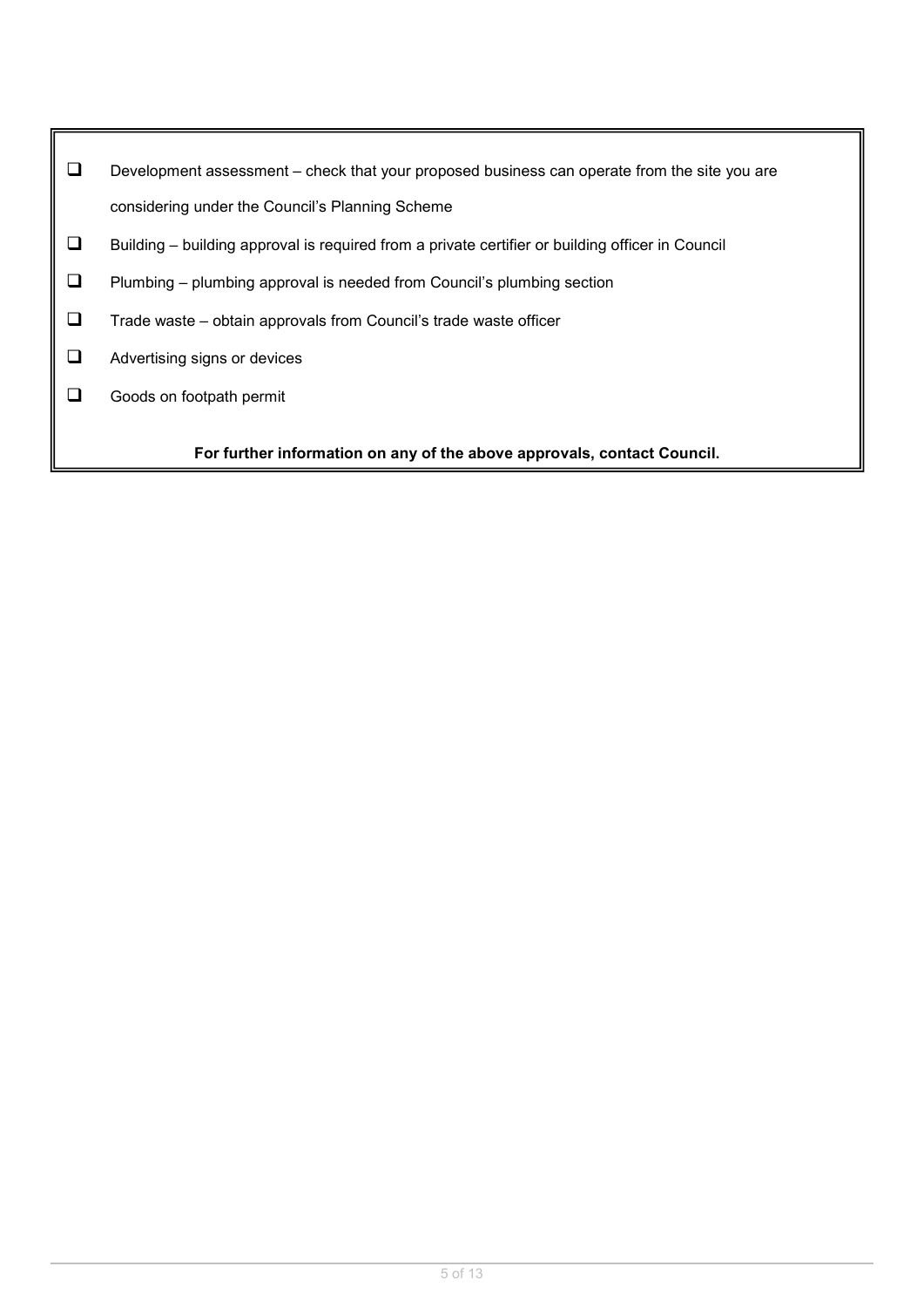# **3. Design and layout**

#### **Performance criteria**

A premises providing PAS is required to be designed and constructed to:

- be adequate for the types of services and activities conducted
- provide adequate space for all activities conducted and for all equipment to be used or stored
- allow easy cleaning/sanitising and sterilising procedures of all structures and equipment.



**Figure 1: Example of flow of staff and services through a premises providing PAS** 

#### **Acceptable solutions**

#### **Flow of activities through a premises providing PAS**

The correct design and layout can help streamline work practices, reduce cleaning and maintenance, and prevent or minimise infection risks.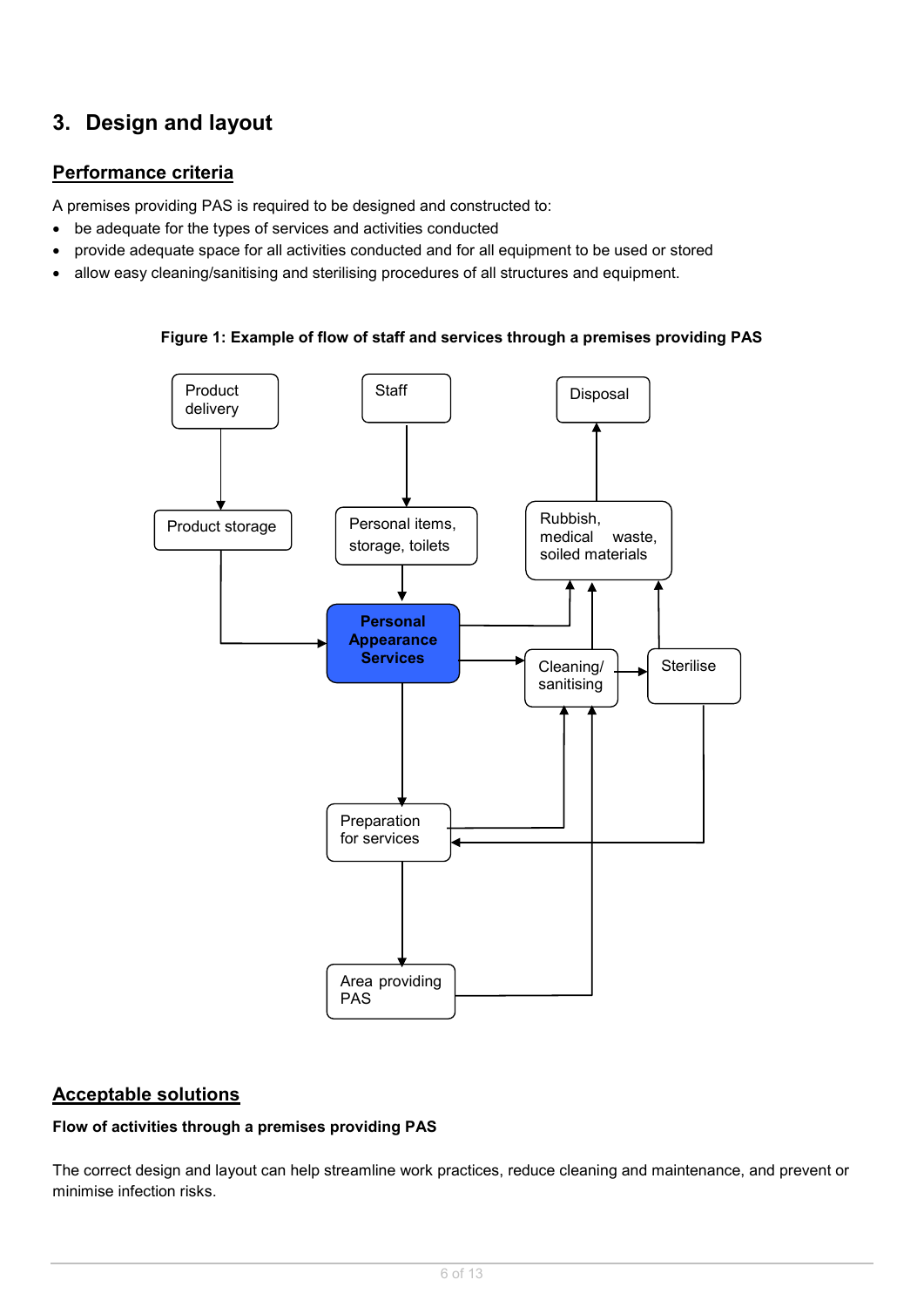A premises must be designed so that the flow of service is in one direction: from product receipt, to storage, preparation, providing the customer with a service, and finally to disposal and/or sanitising and/or sterilising of equipment, and in doing so reduce the infection risks associated with the process.

#### **Adequate space**

- Adequate space is to be provided for all activities required to carry out safe provision of PAS.
- Storage of potentially hazardous equipment and waste must be adequate for the business to comply with the Queensland Development Code - Mandatory Part - MP 5.2 – Higher Risk Personal Appearance Services.

#### **Cleaning, sanitising, sterilising and maintenance**

• Layout and design of the premises must provide access for cleaning, sanitising, sterilising and maintenance.

#### **Areas providing PAS**

- Adequate premises space must be provided for all PAS-related activities.
- Designated clean and dirty or contaminated zones must be clearly indicated.

# **4. General requirements**

#### **Performance criteria**

The design and construction of a premises providing PAS must:

- be adequate for the types of services and activities conducted
- provide adequate space for all activities conducted, and for all equipment to be used or stored
- allow easy cleaning/sanitising and sterilising procedures of all structures and equipment.

#### **Acceptable solutions**

#### **Appropriate for use**

The design and layout of a premises providing PAS must be well-planned, taking into consideration several important elements to ensure effective and acceptable operation. The design principles for a premises providing PAS must accommodate safe flow of product and waste to minimise infection risks. Separating particular processes in the premises must be considered including:

- used and unused items and equipment
- hand washing facilities
- wash/cleaning areas
- storage facilities
- waste disposal areas

#### **Adequate space**

Proper planning of a premises providing PAS will effectively designate adequate space and areas for PAS activities and storage of equipment and product. Storage areas must be constructed of materials which are durable and easily cleaned in line with requirements of the "finishing materials" performance criteria in the Queensland Development Code - Mandatory Part - MP 5.2 – Higher Risk Personal Appearance Services.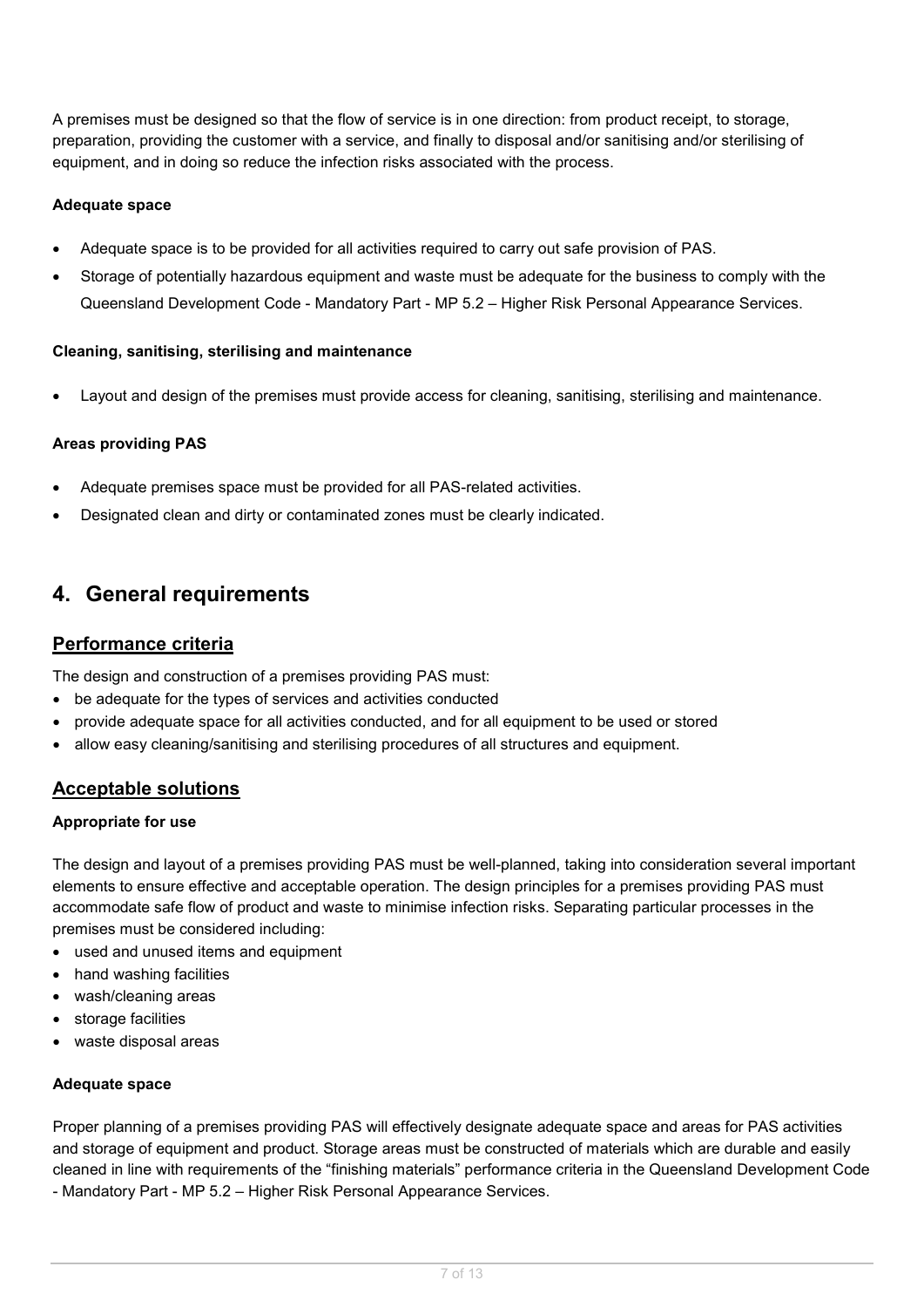Provision of adequate space must be provided for:

- product and equipment delivery access
- new product sufficient shelving space, sanitised and/or sterile area
- "in use" product sufficient clean and practical space
- adequate preparation area
- cleaning chemicals and equipment separate cabinet, locker or cupboards for all chemicals and cleaning supplies
- waste sufficient and separate waste containers for all anticipated waste, including general waste, soiled waste, medical waste etc
- personal belongings separate lockers, cupboards or cabinets for personal clothing and items
- PAS utensils/equipment adequate storage space
- office and business equipment (used to run the business) must be separate from the PAS storage and preparation areas to minimise infection risks

#### **Cleaning, sanitising and sterilising**

The design of all premises providing PAS must provide suitable access to allow effective and efficient cleaning procedures for all equipment, fittings, surfaces and areas.

#### **Special**

Clean towels, linen and other materials that may be required to carry out processes hygienically must be stored within the establishment in adequate vermin-proof cupboards, cabinets or other similar fittings.

### **5. Work area zones**

#### **Performance criteria**

A premises providing PAS must be suitably planned and fitted out to effectively minimise infection risks, taking into consideration:

- separation of clean or sterile items from contaminated items
- convenient access by operators to hand basins from a number of rooms

#### **Acceptable solutions**

A PAS business, consisting of a single room or multiple rooms, must incorporate a:

- clean zone within a room, or rooms, where clean or sterilised items are stored and a hand basin is located.
- dirty or contaminated zone within a room, or rooms, where contaminated items are placed to await cleaning, and where the cleaning sinks, instrument washers and sterilisers are located.

# **6. Hand washing, instrument and equipment facilities**

#### **Performance criteria**

A PAS business must be provided with suitable hand washing and instrument and equipment cleaning facilities to provide and maintain hygienic conditions.

#### **Acceptable solutions**

#### **Hand basins**

A PAS business must be provided with hand washing facilities which consist of at least one hand washing basin for each five workstations or part thereof with: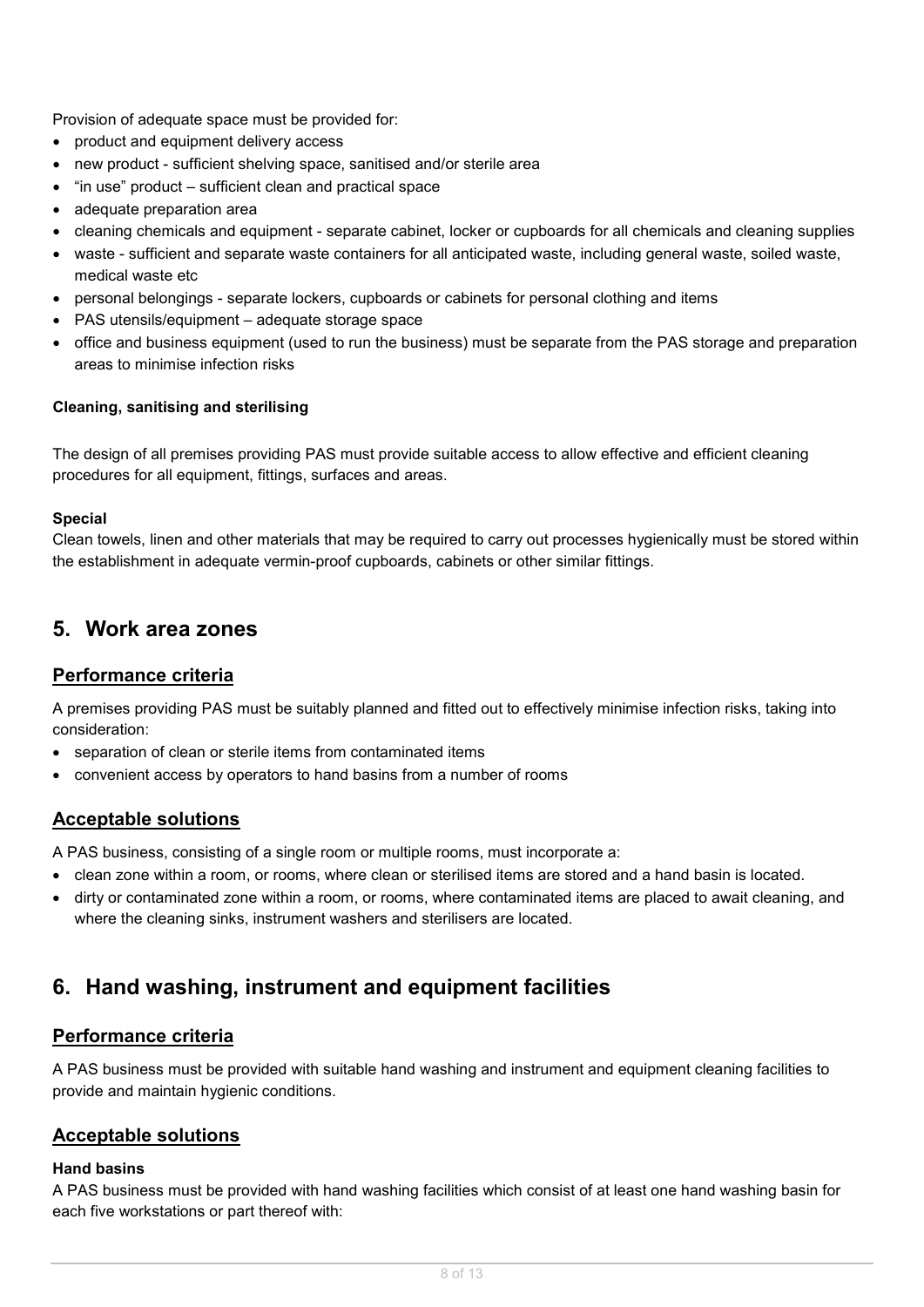- bowl dimensions of not less than 400mm x 250mm
- reticulated cold water controlled by non-touch taps and includes wrist, elbow, knee, foot or sensor operated taps
- unobstructed space above it, not less than 600mm wide and extending not less than 750mm above the fixture
- the basin situated not more than 5m from any work station unobstructed by walls or fixtures
- each hand wash basin located between 800mm and 1000mm above the floor

#### **Instrument and equipment cleaning**

A PAS business must be provided with at least one sink solely for washing and cleaning instruments and equipment. The sink must:

- have a bowl not less than 400mm long
- have reticulated hot and cold water
- be located between 800mm and 1000mm above the floor.

# **7. Surface finishing materials**

#### **Performance criteria**

The floors, walls, ceilings, benches and cupboard surfaces, workstations and areas used in conjunction with workstations must be finished with a suitable material to enable easy cleaning.

#### **Acceptable solutions**

#### **Floors**

The finished floor surface must consist of a material that is free of cracks, irregularities, and imperfections and must include one of the following:

- ceramic tiles
- sealed cork tiles
- plastic tiles or sheeting
- polyurethane sealed timber
- epoxy resin sealed concrete
- carpet that can withstand fluids and can be easily cleaned.

The intersections between floors and walls must be provided with one of the following:

- coving at least 50mm high
- continuous skirting at least 50mm high consisting of timber, ceramic tiles or the like

#### **Walls**

The finished wall surfaces must consist of a material that is easily cleaned when painted or sealed and includes one of the following:

- sealed smooth concrete
- rendered hard plaster
- smooth concrete masonry
- smooth clay masonry
- timber boards
- timber sheeting
- washable vinyl wallpaper
- plasterboard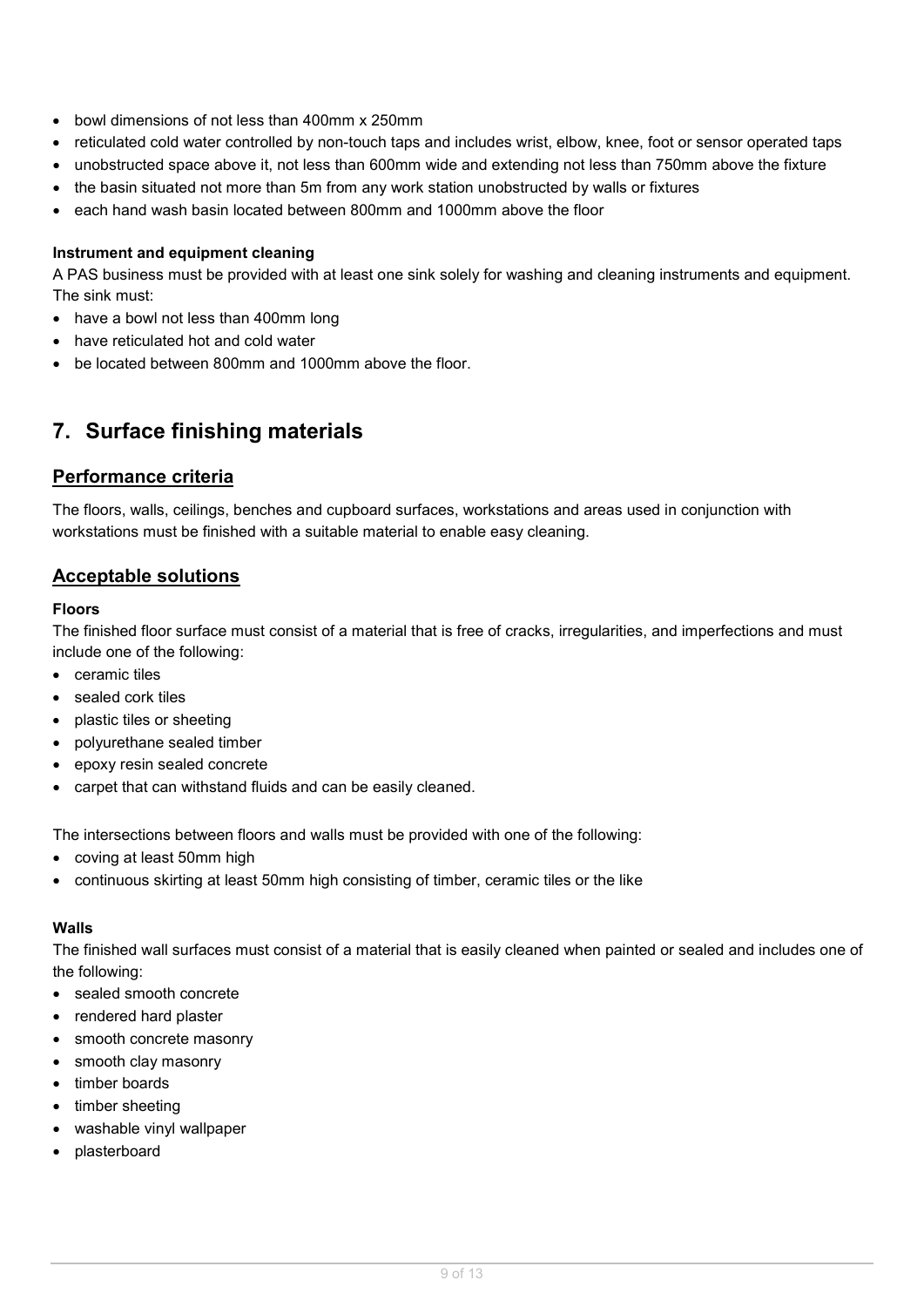#### **Ceilings**

The finished ceiling surfaces must consist of a material that is easily cleaned when painted or sealed and includes one of the following:

- sealed smooth concrete
- rendered hard plaster
- plasterboard
- timber
- timber boards or sheeting

#### **Joinery and other surfaces**

All joinery and other finished surfaces, including benches, cupboards, shelves and work station areas on which instruments are placed, must consist of a material that can be easily cleaned, is smooth and free from cracks and crevices and includes one of the following:

- gloss paint or stain
- **laminate**
- glass
- stainless steel
- epoxy resin

# **8. Joining system finishes**

#### **Performance criteria**

Internal wall, ceiling and floor finishes must have a suitable joining system to facilitate the maintenance of hygienic conditions.

#### **Acceptable solution**

Joints between:

- wall and ceiling linings are to be flush with the surface
- ceramic wall and floor tiling are to be filled with heavy duty 100% epoxy, acid-resisting grouting in accordance with the manufacturer's recommendations
- wall and floor flexible Polyvinyl Chloride (PVC) sheeting must have heat welded seams
- polypropylene sheeting has proprietary plastic mouldings

# **9. Water supply**

#### **Performance criteria**

There must be an adequate supply of hot and cold water to the establishment.

#### **Acceptable solutions**

The hot water system for the establishment must:

- have an adequate capacity for the activities on the premises
- be connected to a potable or approved water supply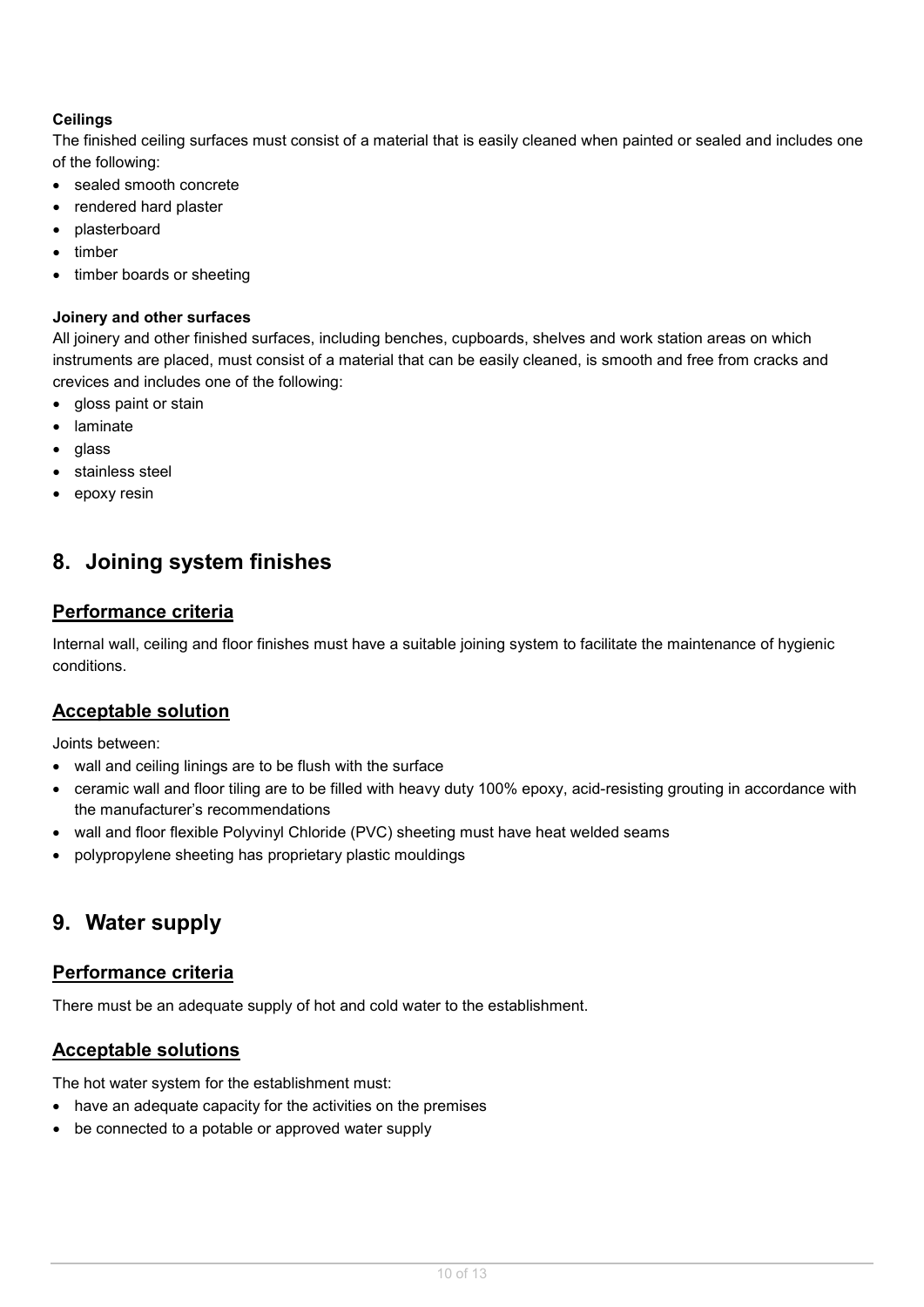# **10. Lighting**

#### **Performance criteria**

Lighting must be sufficient to carry out the process of PAS hygienically.

#### **Acceptable solutions**

Refer to Australian Standard 1680 (Interior Lighting set) for guidance.

# **11. Waste facilities**

#### **Performance criteria**

Adequate facilities must be provided for general waste and sharps disposal.

#### **Acceptable solutions**

#### **General Waste**

General waste must be placed in a container which is smooth and impervious and has a suitable lid.

#### **Best practice**

General waste must be disposed of in a smooth and impervious container that contains a disposable liner. This reduces the need to clean the container.

#### **Sharps Disposal**

Sharps must be disposed of in accordance with the *[Waste Reduction and Recycling Regulation 2011](https://www.legislation.qld.gov.au/LEGISLTN/CURRENT/W/WasteRedRecR11.pdf)*.

Sharps containers must be placed as close as practical to where the procedure is undertaken.

Sharps containers must be easily accessible to all operators.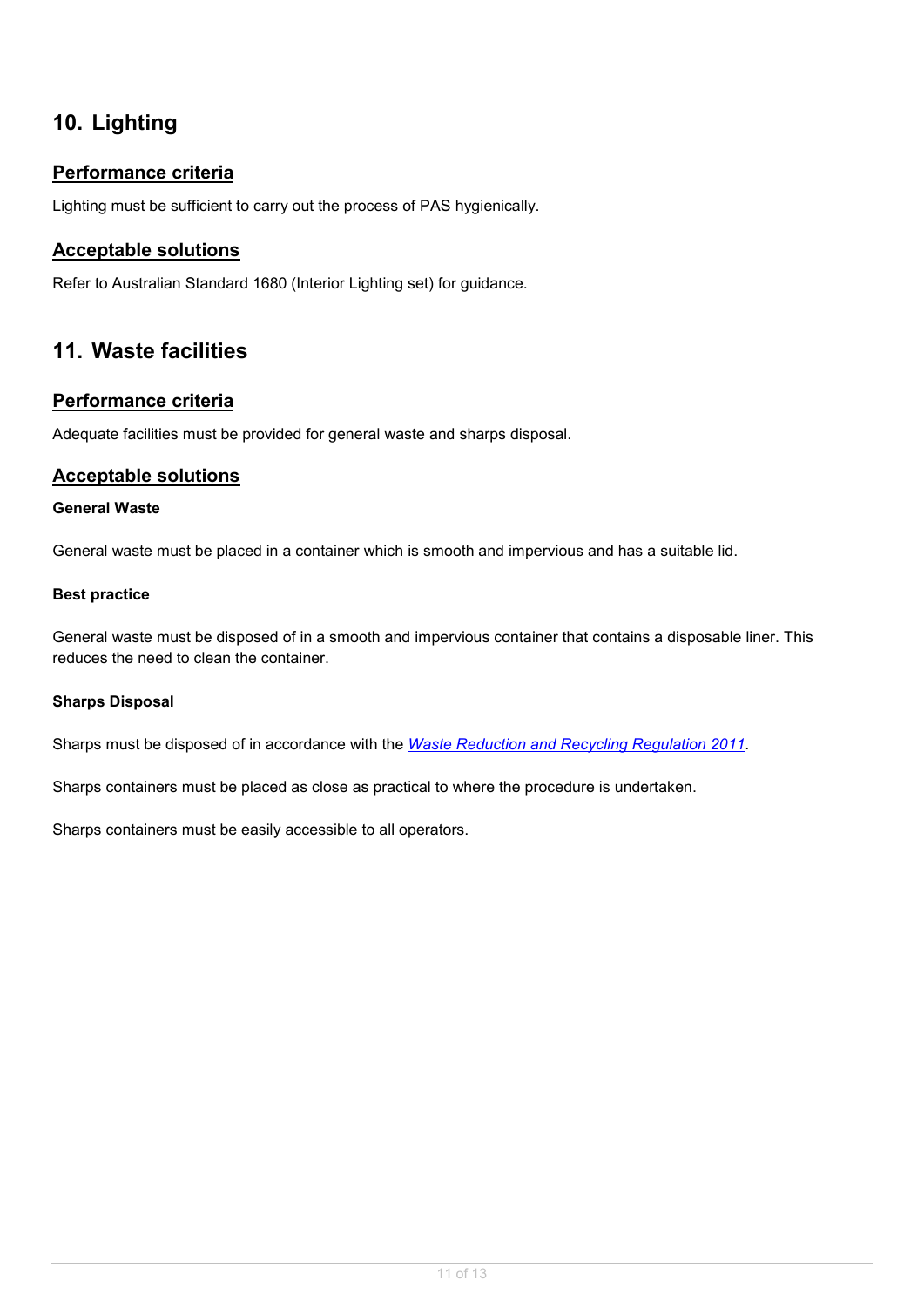# **12. Appendix 1 – key definitions**

#### Clean zone

A designated area where clean or sterilised items are kept.

#### Coving

A 45 degree angle surface forming part of a floor at its edge so as to eliminate the usual interior angle between a floor and a wall.

#### Dirty or contaminated zone

A designated area where dirty or contaminated items are kept.

#### Epoxy

A thermosetting resin used chiefly in strong adhesives and coatings and laminates.

#### **Operator**

An individual who personally provides personal appearance services.

#### Personal Appearance Services (PAS)

Beauty therapy, hairdressing or skin penetration that is provided as part of a business transaction.

#### Polypropylene

A plastic polymer of propylene used chiefly for moulded parts, electrical insulation, packaging etc

#### Polyurethane

Any of various resins, widely varying in flexibility, used in tough chemical-resistant coatings, adhesives, and foams.

#### Polyvinyl Chloride (PVC)

A common thermoplastic resin used in a wide variety of manufactured products, including rainwear, garden hoses and floor tiles.

#### Potable Water

Water able to be used for human consumption.

#### Queensland Development Code (QDC)

Provides a framework within which Queensland-specific building standards are consolidated into a single document. The standards cover Queensland matters outside the scope of and in addition to the Building Code of Australia (BCA), such as requirements for private health facilities.

#### **Sharps**

Any object or device with rigid corners, edges or points designed and capable of cutting or penetrating the skin. This includes, but is not limited to needles, punches, jewellery and razors.

#### Skirting

The board running around a room on the wall next to the floor; baseboard.

#### Soil

Dirt or debris which may protect or assist the growth of infectious agents - includes organic matter, blood and body substances.

#### **Thermosetting**

A type of plastic that sets when heated and cannot be remoulded.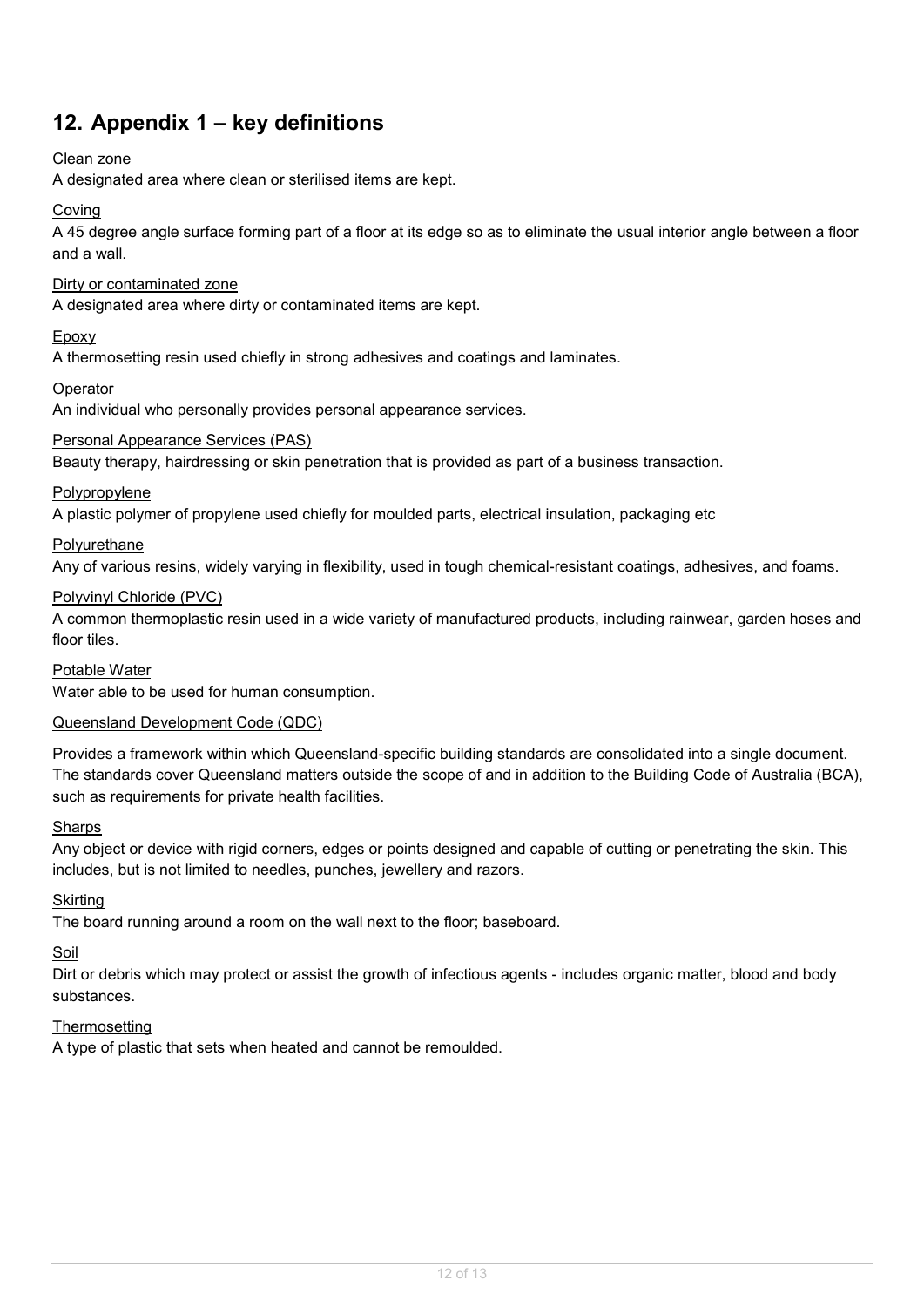

# **13. Appendix 2 – floor plan (not to scale)**